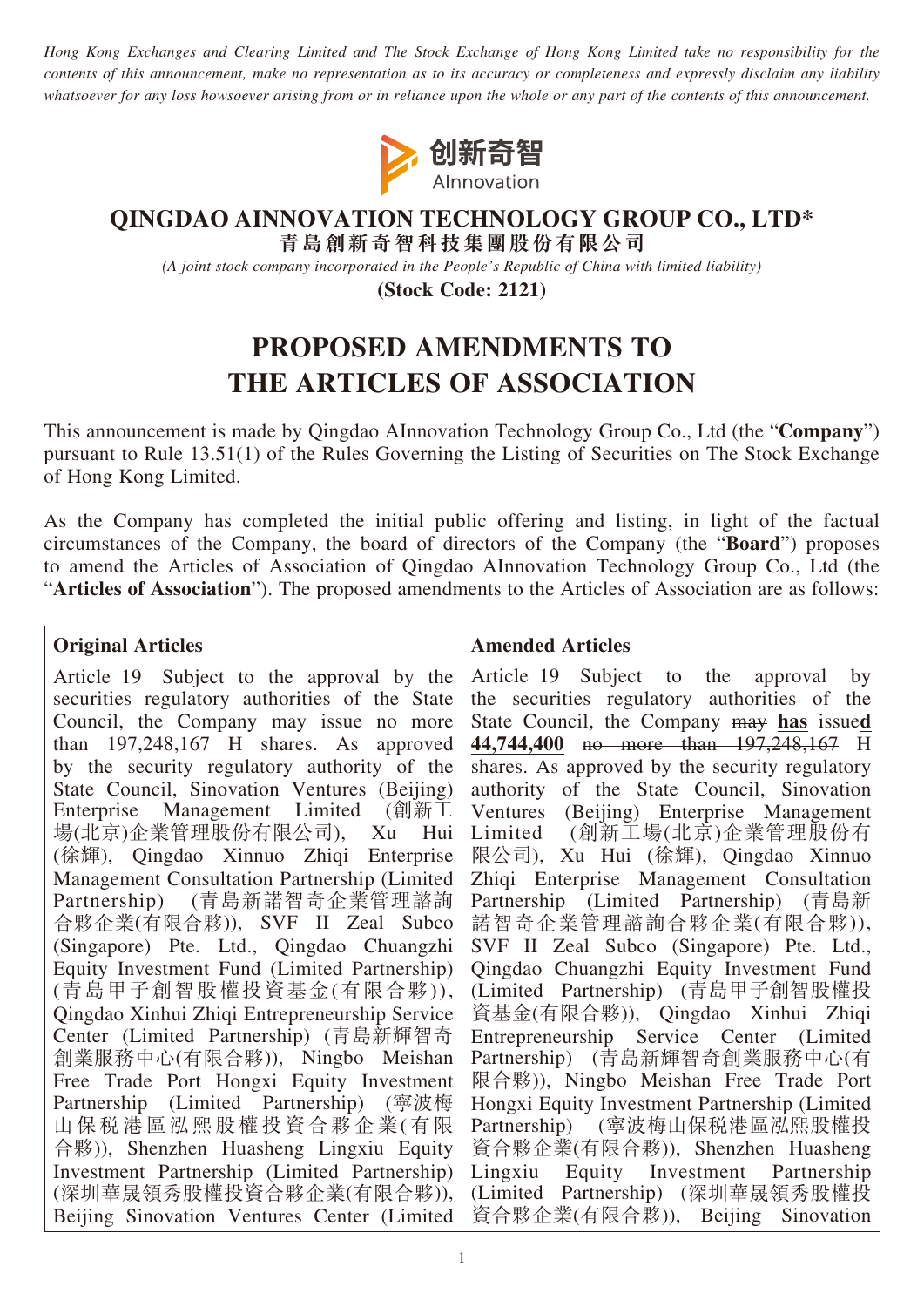| <b>Original Articles</b>                                                                                                                                                                                                                                                                                                                                                                                                                                                                                                                                                                                                                                                                                                                                                                                                                                                                                                                                                                                                                                                                                                                                                                    | <b>Amended Articles</b>                                                                                                                                                                                                                                                                                                                                                                                                                                                                                                                                                                                                                                                                                                                                                                                                                                                                                                                                                                                                                                                                                                                                                               |
|---------------------------------------------------------------------------------------------------------------------------------------------------------------------------------------------------------------------------------------------------------------------------------------------------------------------------------------------------------------------------------------------------------------------------------------------------------------------------------------------------------------------------------------------------------------------------------------------------------------------------------------------------------------------------------------------------------------------------------------------------------------------------------------------------------------------------------------------------------------------------------------------------------------------------------------------------------------------------------------------------------------------------------------------------------------------------------------------------------------------------------------------------------------------------------------------|---------------------------------------------------------------------------------------------------------------------------------------------------------------------------------------------------------------------------------------------------------------------------------------------------------------------------------------------------------------------------------------------------------------------------------------------------------------------------------------------------------------------------------------------------------------------------------------------------------------------------------------------------------------------------------------------------------------------------------------------------------------------------------------------------------------------------------------------------------------------------------------------------------------------------------------------------------------------------------------------------------------------------------------------------------------------------------------------------------------------------------------------------------------------------------------|
| Partnership) (北京創新工場創業投資中心<br>(有限合夥)), Chengwei Evergreen Equity<br>Investment Partnership (Limited Partnership)<br>(南通成為常青股權投資合夥企業(有限合<br>夥)), Ningbo Meishan Free Trade Port Hongyue<br>Equity Investment Partnership (Limited<br>Partnership) (寧波梅山保税港區泓越股權<br>投資合夥企業(有限合夥)), Ningbo Meishan<br>Free Trade Port Honger Equity Investment<br>Partnership (Limited Partnership) (寧波梅<br>山保税港區泓爾股權投資合夥企業(有限合<br>夥)), Qingdao Xinqi Entrepreneurship Service<br>Center (Limited Partnership) (青島新奇創<br>業服務中心(有限合夥)), Qingdao Xinyun<br>Entrepreneurship Service Center (Limited<br>Partnership) (青島新雲創業服務中心(有限<br>合夥)), Beijing Sinovation Ventures Yucheng<br>Management Consultation Co., Ltd. (北京<br>創新工場育成管理諮詢有限公司), Wang<br>Hua (汪華), Qingdao Innovation Zhicheng<br>Technology Center (Limited Partnership) (青<br>島創新智成科技中心(有限合夥)),<br>Shanghai<br>Lanyue Enterprise Management (Limited<br>Partnership) (上海攬岳企業管理中心(有限<br>合夥)), Shanghai Guohe Phase II Modern<br>Service Industry Equity Investment Fund<br>Partnership (上海國和二期現代服務業股<br>權投資基金合夥企業(有限合夥)), Qingdao<br>Yunhai Zhicheng Investment Management<br>Center (Limited Partnership) (青島雲海至誠<br>投資管理中心(有限合夥)), Xiamen Ronghui | Ventures Center (Limited Partnership) (北京創<br>新工場創業投資中心(有限合夥)), Chengwei<br>Equity Investment Partnership<br>Evergreen<br>(Limited Partnership) (南通成為常青股權<br>投資合夥企業(有限合夥)), Ningbo Meishan<br>Free Trade Port Hongyue Equity Investment<br>Partnership (Limited Partnership) (寧波梅<br>山保税港區泓越股權投資合夥企業(有限合<br>夥)), Ningbo Meishan Free Trade Port Honger<br>Equity Investment Partnership (Limited<br>Partnership) (寧波梅山保税港區泓爾股權)<br>投資合夥企業(有限合夥)), Qingdao Xinqi<br>Entrepreneurship Service Center (Limited<br>Partnership) (青島新奇創業服務中心(有限合<br>夥)), Qingdao Xinyun Entrepreneurship Service<br>Center (Limited Partnership) (青島新雲創<br>業服務中心(有限合夥)), Beijing Sinovation<br>Ventures Yucheng Management Consultation<br>Co., Ltd. (北京 創新工場育成管理諮詢有限<br>公司), Wang Hua (汪華), Qingdao Innovation<br>Zhicheng Technology Center (Limited<br>Partnership) (青島創新智成科技中心(有限合<br>夥)), Shanghai Lanyue Enterprise Management<br>(Limited Partnership) (上海攬岳企業管理<br>中心(有限合夥)), Shanghai Guohe Phase II<br>Modern Service Industry Equity Investment<br>Fund Partnership (上海國和二期現代服務業<br>股權投資基金合夥企業(有限合夥)), Qingdao<br>Yunhai Zhicheng Investment Management<br>Center (Limited Partnership) (青島雲海至誠 |
| Yingjia Equity Investment Partnership (Limited<br>Partnership) (廈門融匯盈嘉股權投資合夥企業                                                                                                                                                                                                                                                                                                                                                                                                                                                                                                                                                                                                                                                                                                                                                                                                                                                                                                                                                                                                                                                                                                              | 投資管理中心(有限合夥)), Xiamen Ronghui<br>Yingjia Equity Investment Partnership (Limited<br>Partnership) (廈門融匯盈嘉股權投資合夥企業<br>(有限合夥)), Tianjin Huaxing Zhihong Equity<br>Investment Partnership (Limited Partnership)<br>(天津華興志鴻股權投資合夥企業(有限合                                                                                                                                                                                                                                                                                                                                                                                                                                                                                                                                                                                                                                                                                                                                                                                                                                                                                                                                                     |
| (有限合夥)), Tianjin Huaxing Zhihong Equity<br>Investment Partnership (Limited Partnership)<br>(天津華興志鴻股權投資合夥企業(有限合<br>夥)), Qingdao Xinda Entrepreneurship Service<br>Center (Limited Partnership) (青島新達創業<br>服務中心(有限合夥)), Qingdao SAIF Haohai<br>Venture Capital Center (Limited Partnership)<br>(青島賽富皓海創業投資中心(有限合夥)),<br>Jiaxing Yilang Kunrui Investment Management                                                                                                                                                                                                                                                                                                                                                                                                                                                                                                                                                                                                                                                                                                                                                                                                                           | 夥)), Qingdao Xinda Entrepreneurship Service<br>Center (Limited Partnership) (青島新達創業<br>服務中心(有限合夥)), Qingdao SAIF Haohai<br>Venture Capital Center (Limited Partnership)<br>(青島賽富皓海創業投資中心(有限合夥)),<br>Jiaxing Yilang Kunrui Investment Management<br>Partnership (Limited<br>Partnership)<br>(嘉興<br>宜朗坤瑞投資管理合夥企業(有限合夥)),<br>Tao Ning (陶寧), Huangshan SAIF Tourism                                                                                                                                                                                                                                                                                                                                                                                                                                                                                                                                                                                                                                                                                                                                                                                                                       |
| Partnership (Limited Partnership) (嘉興宜<br>朗坤瑞投資管理合夥企業(有限合夥)),<br>Tao                                                                                                                                                                                                                                                                                                                                                                                                                                                                                                                                                                                                                                                                                                                                                                                                                                                                                                                                                                                                                                                                                                                        | Culture Industry Development Fund (Limited<br>Partnership) (黃山                                                                                                                                                                                                                                                                                                                                                                                                                                                                                                                                                                                                                                                                                                                                                                                                                                                                                                                                                                                                                                                                                                                        |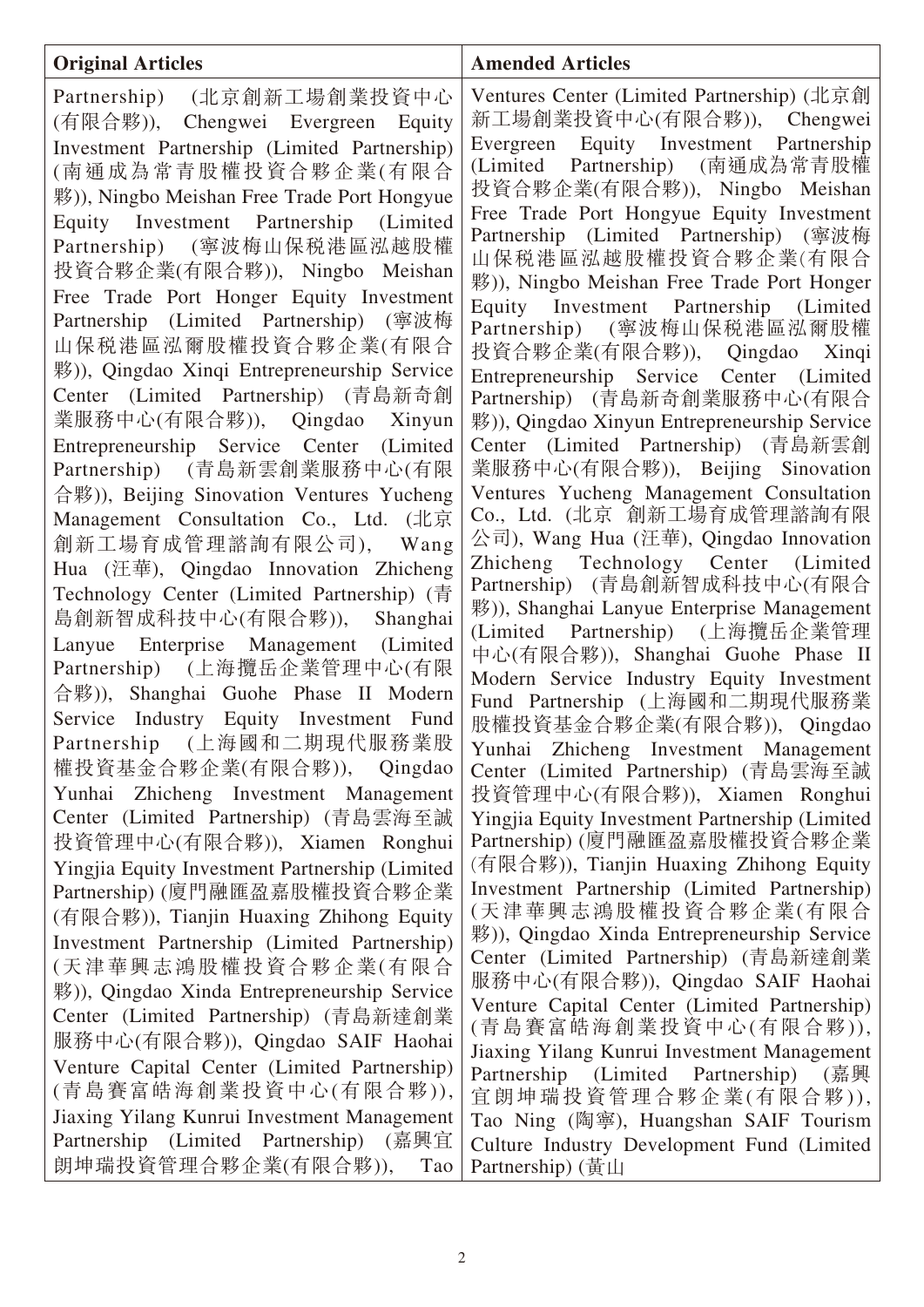| <b>Original Articles</b>                                                                                                                                                                                                                                                                                                                                                                                                                                                                                                                                     | <b>Amended Articles</b>                                                                                                                                                                                                                                                                                                                                                                                                                                                                                                                                      |
|--------------------------------------------------------------------------------------------------------------------------------------------------------------------------------------------------------------------------------------------------------------------------------------------------------------------------------------------------------------------------------------------------------------------------------------------------------------------------------------------------------------------------------------------------------------|--------------------------------------------------------------------------------------------------------------------------------------------------------------------------------------------------------------------------------------------------------------------------------------------------------------------------------------------------------------------------------------------------------------------------------------------------------------------------------------------------------------------------------------------------------------|
| Ning (陶寧), Huangshan SAIF<br>Tourism<br>Culture Industry Development Fund (Limited<br>Partnership) (黃山賽富旅遊文化產業發展基金<br>(有限合夥)), Wufang Tianya Group Co., Ltd.<br>(五方天雅集團有限公司), Yinfeng Finance<br>(Beijing) Investment Management Co., Ltd. (銀)<br>豐融金(北京)投資管理有限公司), Shenzhen<br>Qianhai Puzheng Investment Management Co.,<br>Ltd. (深圳前海普正投資管理有限公司) have<br>converted all the non-listed shares held by them<br>in the Company, totally 514,560,438 shares,<br>into overseas listed foreign shares (H shares).<br>Upon the completion of the issuance of the | 賽富旅遊文化產業發展基金(有限合夥)),<br>Wufang Tianya Group Co., Ltd. (五方天雅<br>集團有限公司), Yinfeng Finance<br>(Beijing)<br>Investment Management Co., Ltd. (銀豐融金<br>(北京)投資管理有限公司), Shenzhen Qianhai<br>Puzheng Investment Management Co., Ltd.<br>(深圳前海普正投資管理有限公司)<br>have<br>converted all the non-listed shares held by them<br>in the Company, totally 514,560,438 shares,<br>into overseas listed foreign shares (H shares).<br>Upon the completion of the issuance of the<br>above overseas listed foreign shares and the<br>conversion of non-listed shares into overseas |
| above overseas listed foreign shares and the<br>conversion of non-listed shares into overseas<br>listed foreign shares (H shares), the share<br>capital structure of the Company is as follows:<br>there are 559,304,838 ordinary shares and all<br>of them are overseas listed foreign shares (H<br>shares).                                                                                                                                                                                                                                                | listed foreign shares (H shares), the share<br>capital structure of the Company is as follows:<br>there are 559,304,838 ordinary shares and all<br>of them are overseas listed foreign shares (H<br>shares).                                                                                                                                                                                                                                                                                                                                                 |
| Article 22 Up<br>the<br>issuance<br>of<br>H<br>to<br>shares, the Company's registered capital is<br>RMB514,560,438.                                                                                                                                                                                                                                                                                                                                                                                                                                          | Article 22 Up<br>the<br>of<br>to<br>issuance<br>H<br>shares, the Company's registered capital is<br>RMB514,560,438.                                                                                                                                                                                                                                                                                                                                                                                                                                          |
|                                                                                                                                                                                                                                                                                                                                                                                                                                                                                                                                                              | Following completion of the issuance of<br>overseas listed foreign shares and the<br>conversion of domestic shares into overseas<br>listed foreign shares of the Company,<br>the registered capital of the Company is                                                                                                                                                                                                                                                                                                                                        |
|                                                                                                                                                                                                                                                                                                                                                                                                                                                                                                                                                              | RMB559,304,838.                                                                                                                                                                                                                                                                                                                                                                                                                                                                                                                                              |